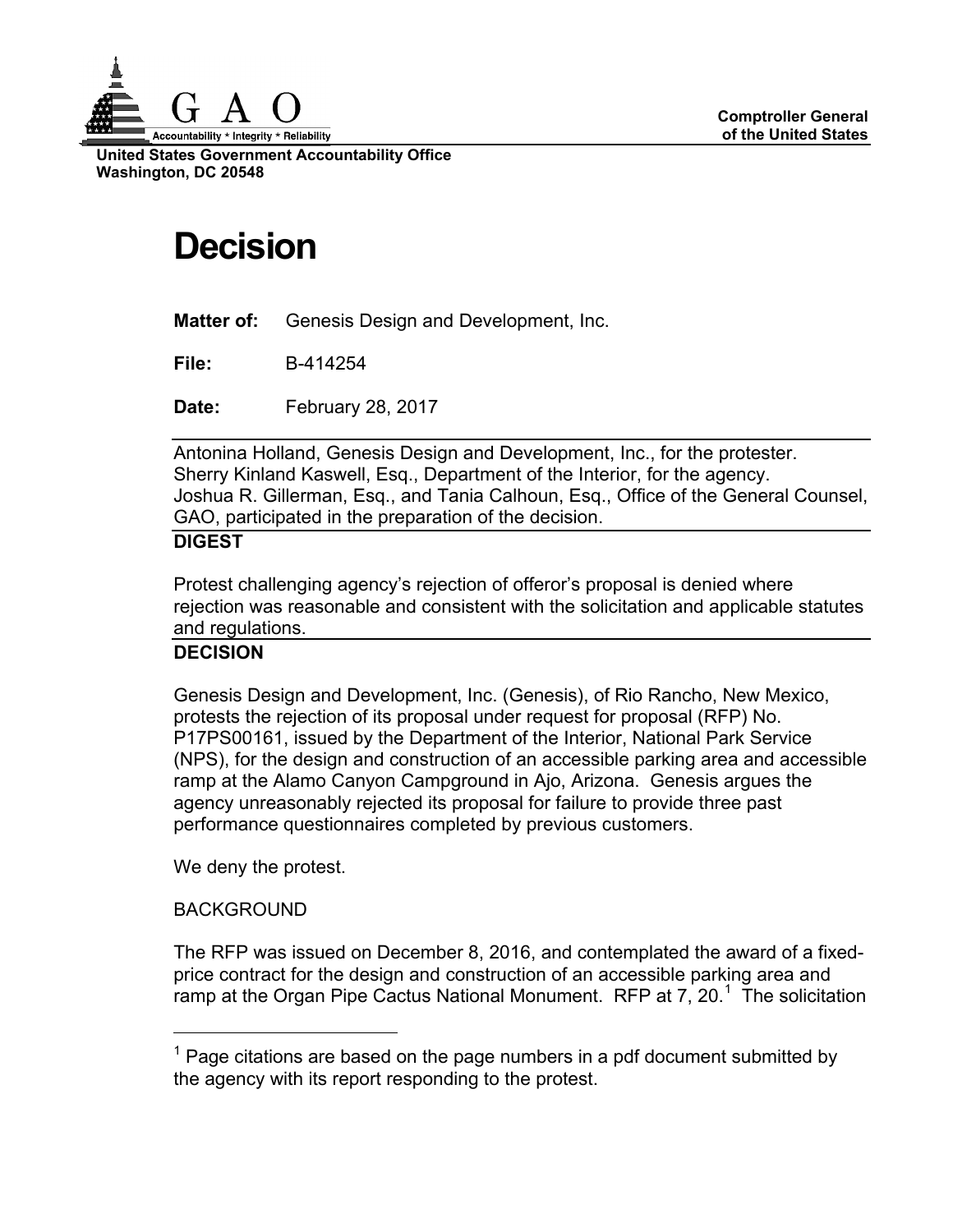provided for award to the lowest-priced, technically acceptable (LPTA) proposal. RFP at 22.

The solicitation stated that proposals would receive a preliminary review to determine whether they contained sufficient information to allow the government to perform a meaningful evaluation. RFP at 22. As is pertinent to the protest, the RFP expressly required offerors to provide three past performance questionnaires completed by previous customers to show that the offeror has successfully completed all tasks associated with the RFP's requirements. RFP at 23. The solicitation further stated that if the preliminary review indicated the proposal lacked sufficient information to allow for a meaningful evaluation, the agency could eliminate the proposal from further consideration. RFP at 22.

The agency received a number of proposals in response to the solicitation. Contracting Officer's Statement of Facts (COSF) at 3-4. Genesis' proposal was found technically unacceptable because it did not include all of the information and documents required by the RFP. Id. Award was made to MedVed Global, Inc. as the firm submitting the LPTA proposal. Id. at 4.

After learning of the agency's award decision Genesis timely requested a debriefing. COSF at 4. The contracting officer advised Genesis that, although it submitted three past performance questionnaires (PPQs), its proposal was deemed unacceptable because the PPQs it submitted were not completed by previous customers. Id.; Agency Report, exh. 4, Genesis Proposal, at 14-25. After receiving its debriefing from the agency, Genesis timely filed the instant protest.

#### **DISCUSSION**

Genesis generally challenges the agency's rejection of its proposal as technically unacceptable. We note at the outset that, in reviewing protests challenging an agency's evaluation of proposals, our Office does not reevaluate proposals or substitute our judgment for that of the agency; rather, we review the record to determine whether the agency's evaluation was reasonable and consistent with the solicitation's evaluation criteria, as well as applicable statutes and regulations. ManTech Advanced Sys. Int'l., Inc., B-413717, Dec. 16, 2016, 2016 CPD ¶ 370 at 3. In addition, an offeror is responsible for submitting an adequately written proposal and bears the risk that the agency will find its proposal unacceptable where it fails to demonstrate compliance with all of a solicitation's requirements. Id. at 5, 7.

Genesis concedes that its PPQs were not completed by its previous customers. However, Genesis argues that it submitted PPQs containing information identifying its past clients, and that it reasonably anticipated that the agency would seek the required information directly from its clients. Genesis suggests that it is often difficult to obtain such information from its clients because they often are too busy to